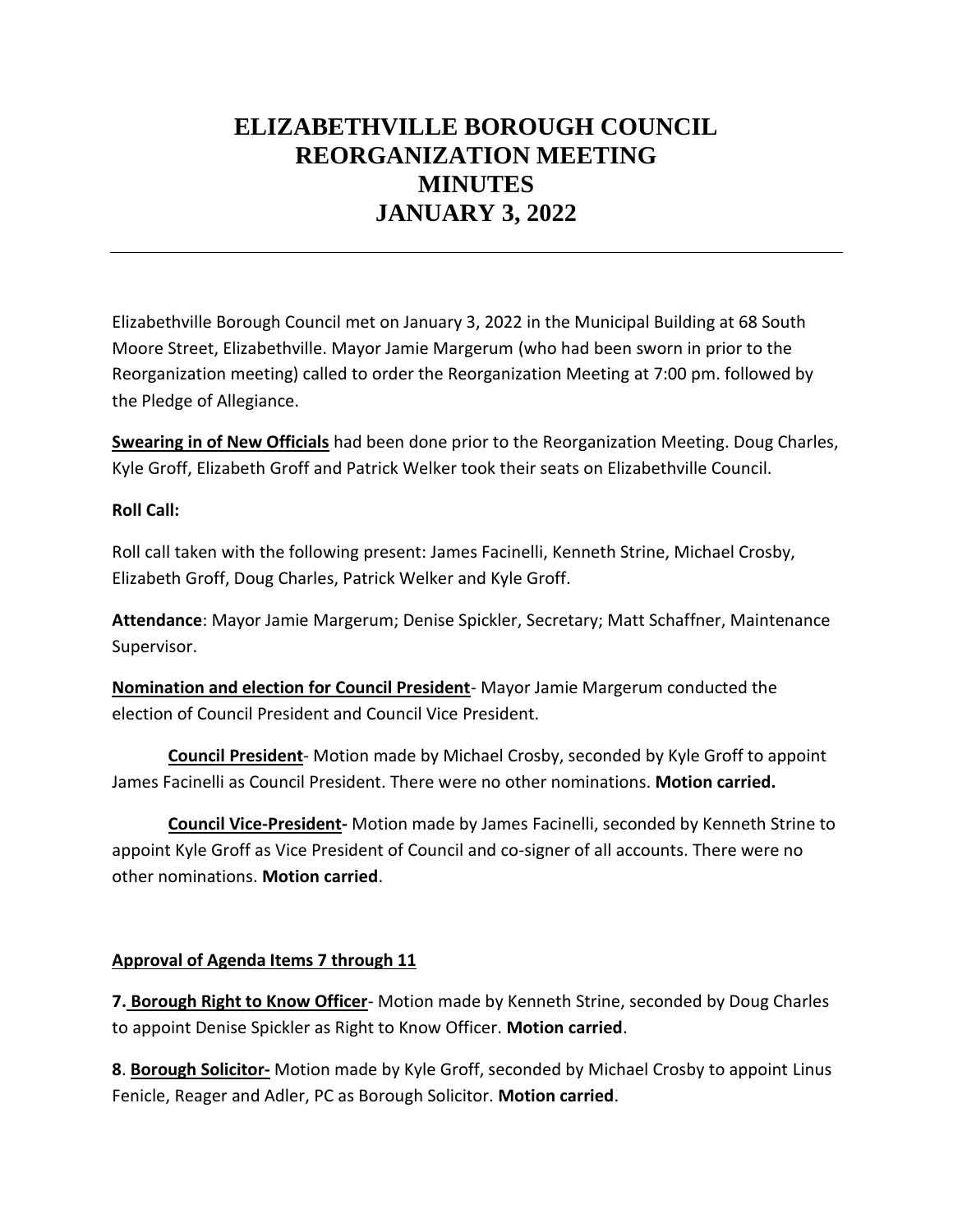**9**. **Borough Engineer-** Motion made by Kyle Groff, seconded by Michael Crosby to appoint Lehigh Engineering as Borough Engineer. **Motion carried.**

**10. Borough Sewage Enforcement Officer-** Motion made by Kenneth Strine, seconded by Michael Crosby to appoint Brian McFeaters as Borough Sewage Enforcement Officer. **Motion carried.** 

**11. Borough Auditor-** There will be no Borough Auditor appointed at this time.

12. Resolutions A through G

**A. Resolution 2022-02 Chief Administrative Officer of the Non-Uniformed Pension Plan**-Motion made by Michael Crosby, seconded by Patrick Welker to approve Resolution 2022-02 appointing Denise Spickler as Chief Administrative Office of the Boroughs Pension Plan. **Motion carried.**

**B. Resolution 2022-03 Volunteer Emergency Management Officer**- Motion made by Patrick Welker, seconded by Kenneth Strine to approve Resolution 2022-03 appointing Don Shutt as the Boroughs EMC. **Motion carried.** 

**C. Resolution 2022-04 Chairman vacancy Board-** Motion made by Michael Crosby, seconded by Patrick Welker to approve resolution 2022-04 appointing Tim Matter as chairman of the vacancy board**. Motion carried.**

**D. Resolution 2022-05 Flood Plain Administrator**- Motion made by Kyle Groff, seconded by Doug Charles to approve resolution 2022-05 appointing Lehigh Engineering as the Boroughs Flood Plain Administrator. **Motion carried.**

**E. Resolution 2022-06 Tax Collector Fees**- Motion made by Doug Charles, seconded by Michael Crosby to approve resolution 2022-06 setting the Tax Collector fees. **Motion carried.**

**F. Resolution 2022-07 Fees for Pavilion Rental-** Motion made by Kyle Groff, seconded by Kenneth Strine to approve resolution 2022-07 setting the rental fees for pavilion rental. **Motion carried.**

**G**. **Resolution 2022-08 Appoint Borough Secretary/Treasurer**- Motion made by Doug Charles, seconded by Elizabeth Groff to approve resolution 2022-08 approving Denise Spickler as Borough Secretary/Treasurer. **Motion carried.**

**13. C.M. High Inc**. – Traffic Light Maintenance Service- Motion made by Michael Crosby, seconded by Kyle Groff. **Motion carried.**